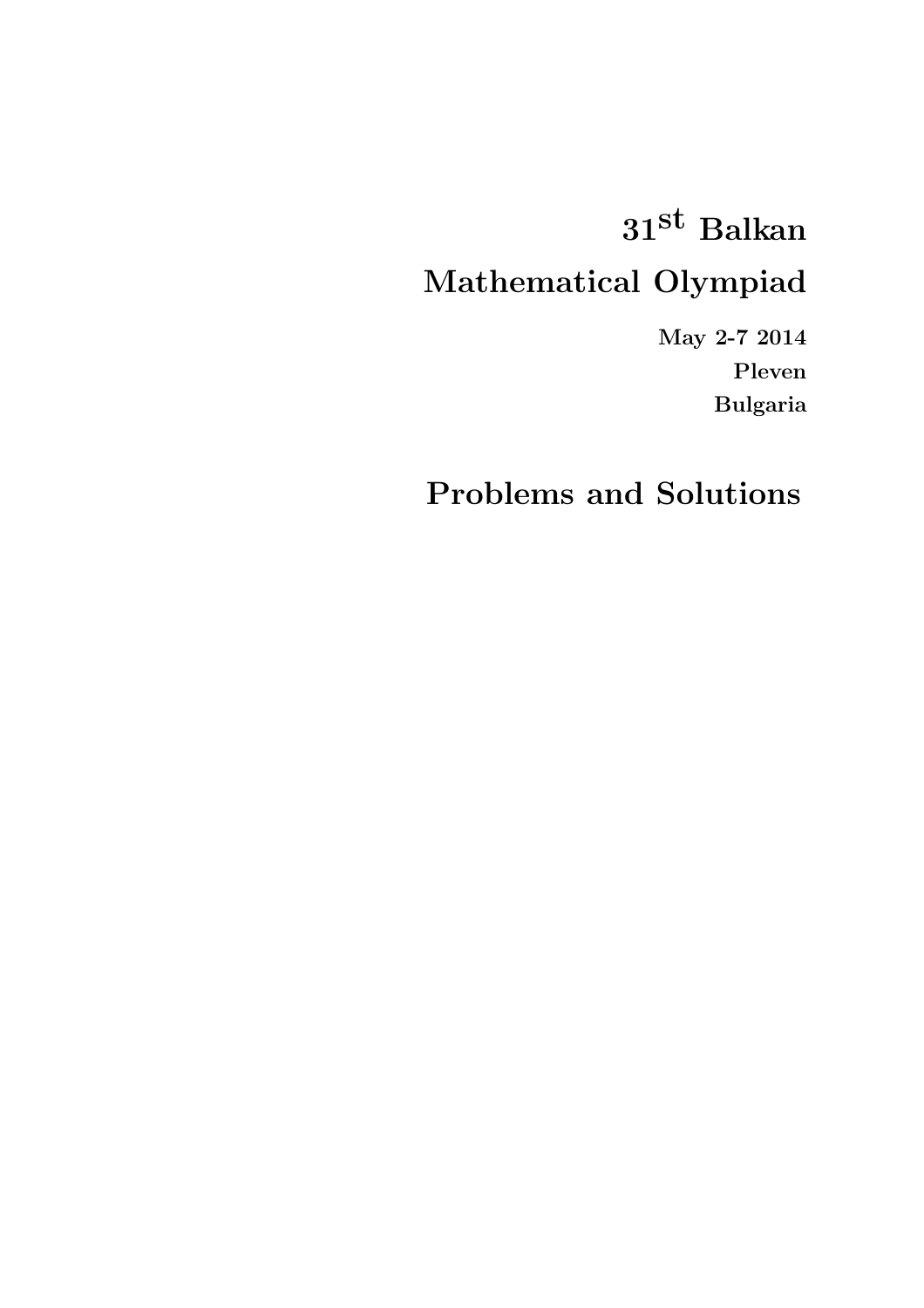**Problem 1.** Let x, y and z be positive real numbers such that  $xy + yz + zx = 3xyz$ . Prove that

$$
x^2y + y^2z + z^2x \ge 2(x + y + z) - 3
$$

and determine when equality holds.

Solution. The given condition can be rearranged to  $\frac{1}{x}$  + 1  $\frac{1}{y}$  + 1  $\frac{1}{z}$  = 3. Using this, we obtain:

$$
x^{2}y + y^{2}z + z^{2}x - 2(x + y + z) + 3 = x^{2}y - 2x + \frac{1}{y} + y^{2}z - 2y + \frac{1}{z} + z^{2}x - 2x + \frac{1}{x} =
$$
  

$$
= y\left(x - \frac{1}{y}\right)^{2} + z\left(y - \frac{1}{z}\right)^{2} + x\left(z - \frac{1}{z}\right)^{2} \ge 0
$$

Equality holds if and only if we have  $xy = yz = zx = 1$ , or, in other words,  $x = y = z = 1$ .

Alternative solution. It follows from  $\frac{1}{x}$  + 1  $\frac{1}{y}$  + 1  $\frac{1}{z}$  = 3 and Cauchy-Schwarz inequality that

$$
3(x^{2}y + y^{2}z + z^{2}x) = \left(\frac{1}{x} + \frac{1}{y} + \frac{1}{z}\right)(x^{2}y + y^{2}z + z^{2}x)
$$
  
= 
$$
\left(\left(\frac{1}{\sqrt{y}}\right)^{2} + \left(\frac{1}{\sqrt{z}}\right)^{2} + \left(\frac{1}{\sqrt{x}}\right)^{2}\right)((x\sqrt{y})^{2}) + (y\sqrt{z})^{2} + (z\sqrt{x})^{2})
$$
  

$$
\geq (x + y + z)^{2}.
$$

Therefore,  $x^2y + y^2z + z^2x \ge \frac{(x+y+z)^2}{3}$ 3 and if  $x + y + z = t$  it suffices to show that  $t^2$  $\frac{b}{3} \ge 2t - 3$ . The latter is equivalent to  $(t - 3)^2 \ge 0$ . Equality holds when

$$
x\sqrt{y}\sqrt{y} = y\sqrt{z}\sqrt{z} = z\sqrt{x}\sqrt{x},
$$

i.e.  $xy = yz = zx$  and  $t = x + y + z = 3$ . Hence,  $x = y = z = 1$ .

**Comment.** The inequality is true with the condition  $xy + yz + zx \leq 3xyz$ .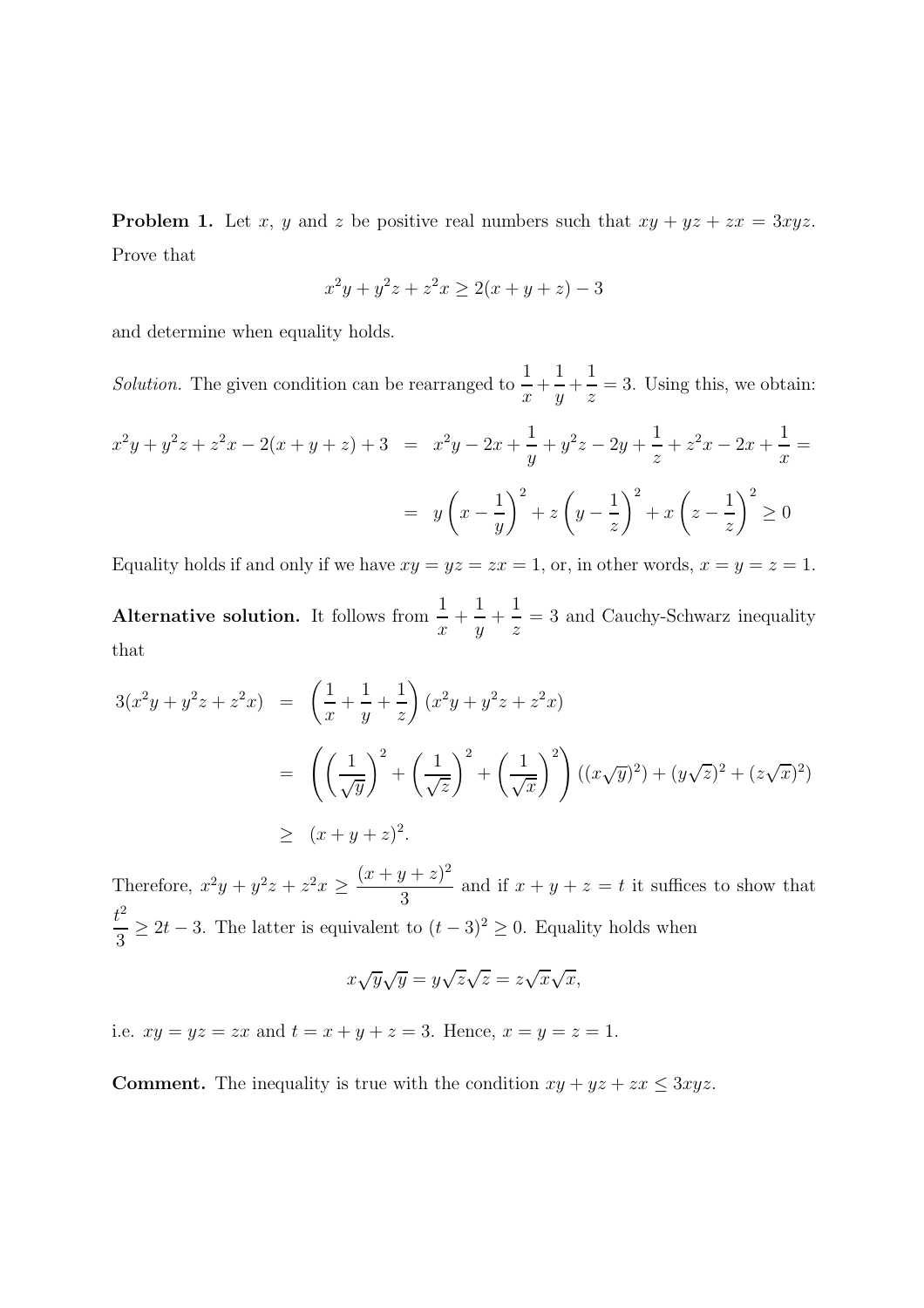**Problem 2.** A special number is a positive integer  $n$  for which there exist positive integers  $a, b, c$  and  $d$  with

$$
n = \frac{a^3 + 2b^3}{c^3 + 2d^3}.
$$

Prove that:

- (a) there are infinitely many special numbers;
- (b) 2014 is not a special number.

Solution. (a) Every perfect cube  $k^3$  of a positive integer is special because we can write

$$
k^{3} = k^{3} \frac{a^{3} + 2b^{3}}{a^{3} + 2b^{3}} = \frac{(ka)^{3} + 2(kb)^{3}}{a^{3} + 2b^{3}}
$$

for some positive integers  $a, b$ .

(b) Observe that  $2014 = 2.19.53$ . If  $2014$  is special, then we have,

$$
x^3 + 2y^3 = 2014(u^3 + 2v^3)
$$
\n(1)

for some positive integers x, y, u, v. We may assume that  $x^3 + 2y^3$  is minimal with this property. Now, we will use the fact that if 19 divides  $x^3 + 2y^3$ , then it divides both x and y. Indeed, if 19 does not divide x, then it does not divide y too. The relation  $x^3 \equiv -2y^3 \pmod{19}$  implies  $(x^3)^6 \equiv (-2y^3)^6 \pmod{19}$ . The latter congruence is equivalent to  $x^{18} \equiv 2^6 y^{18} \pmod{19}$ . Now, according to the Fermat's Little Theorem, we obtain  $1 \equiv 2^6 \pmod{19}$ , that is 19 divides 63, not possible.

It follows  $x = 19x_1$ ,  $y = 19y_1$ , for some positive integers  $x_1$  and  $y_1$ . Replacing in (1) we get

$$
192(x13 + 2y13) = 2.53(u3 + 2v3)
$$
\n(2)

i.e.  $19|u^3 + 2v^3$ . It follows  $u = 19u_1$  and  $v = 19v_1$ , and replacing in (2) we get

$$
x_1^3 + 2y_1^3 = 2014(u_1^3 + 2v_1^3).
$$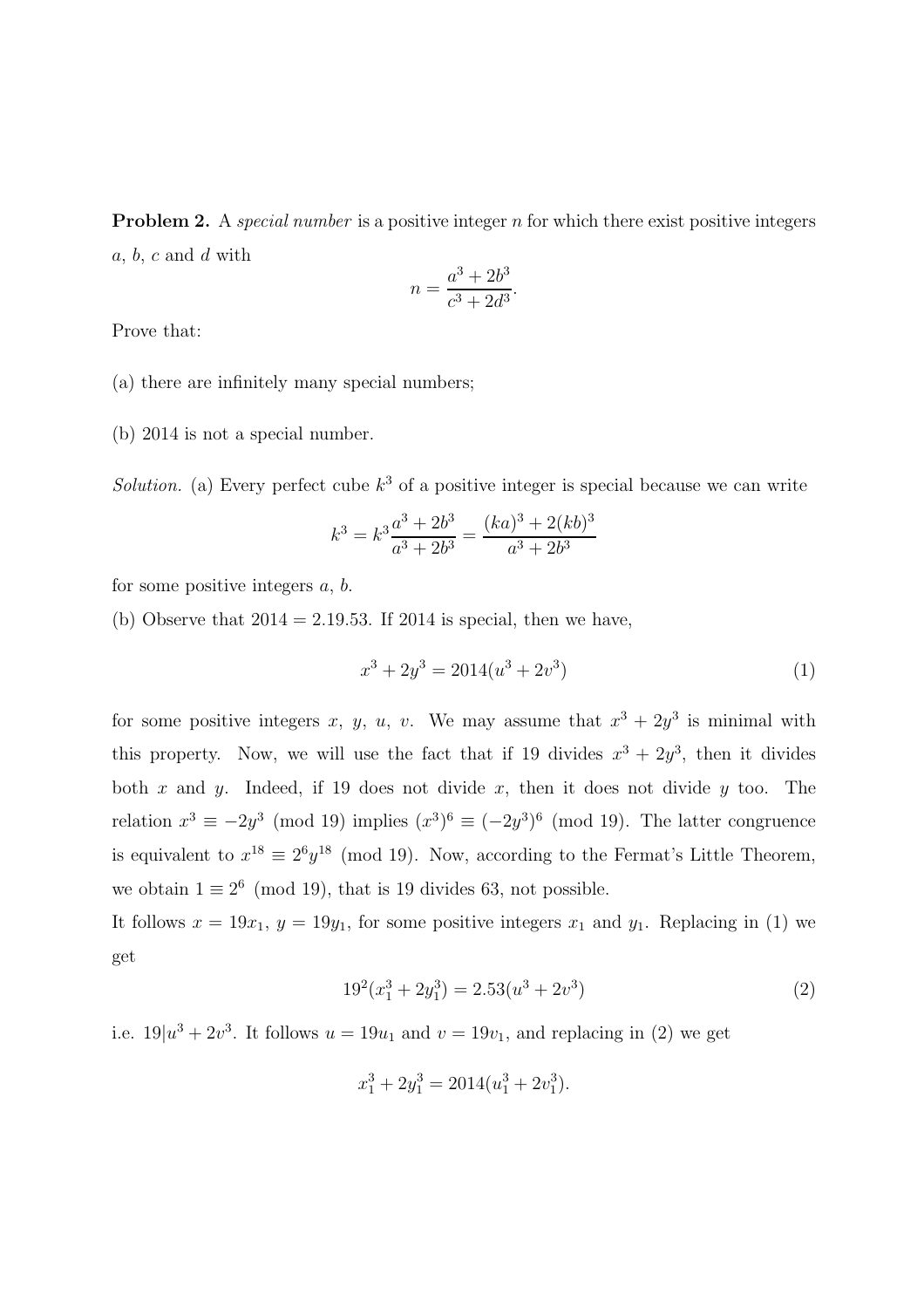Clearly,  $x_1^3 + 2y_1^3 < x^3 + 2y^3$ , contradicting the minimality of  $x^3 + 2y^3$ .

**Problem 3.** Let  $ABCD$  be a trapezium inscribed in a circle  $\Gamma$  with diameter AB. Let E be the intersection point of the diagonals AC and BD. The circle with center B and radius BE meets  $\Gamma$  at the points K and L, where K is on the same side of AB as C. The line perpendicular to BD at E intersects CD at M.

Prove that KM is perpendicular to DL.

Solution. Since AB  $\parallel$  CD, we have that ABCD is isosceles trapezium. Let O be the center of k and  $EM$  meets  $AB$  at point Q. Then, from the right angled triangle  $BEQ$ , we have  $BE^2 = BO.BQ$ . Since  $BE = BK$ , we get  $BK^2 = BO.BQ$  (1). Suppose that KL meets AB at P. Then, from the right angled triangle BAK, we have  $BK^2 = BP.BA$  (2)



From (1) and (2) we get  $\frac{BP}{BQ}$  = BO  $\frac{16}{BA} =$ 1 2 , and therefore  $P$  is the midpoint of  $BQ$  (3). However,  $DM \parallel AQ$  and  $MQ \parallel AD$  (both are perpendicular to  $DB$ ). Hence,  $AQMD$ is parallelogram and thus  $MQ = AD = BC$ . We conclude that  $QBCM$  is isosceles trapezium. It follows from (3) that  $KL$  is the perpendicular bisector of  $BQ$  and  $CM$ , that is, M is symmetric to C with respect to KL. Finally, we get that M is the orthocenter